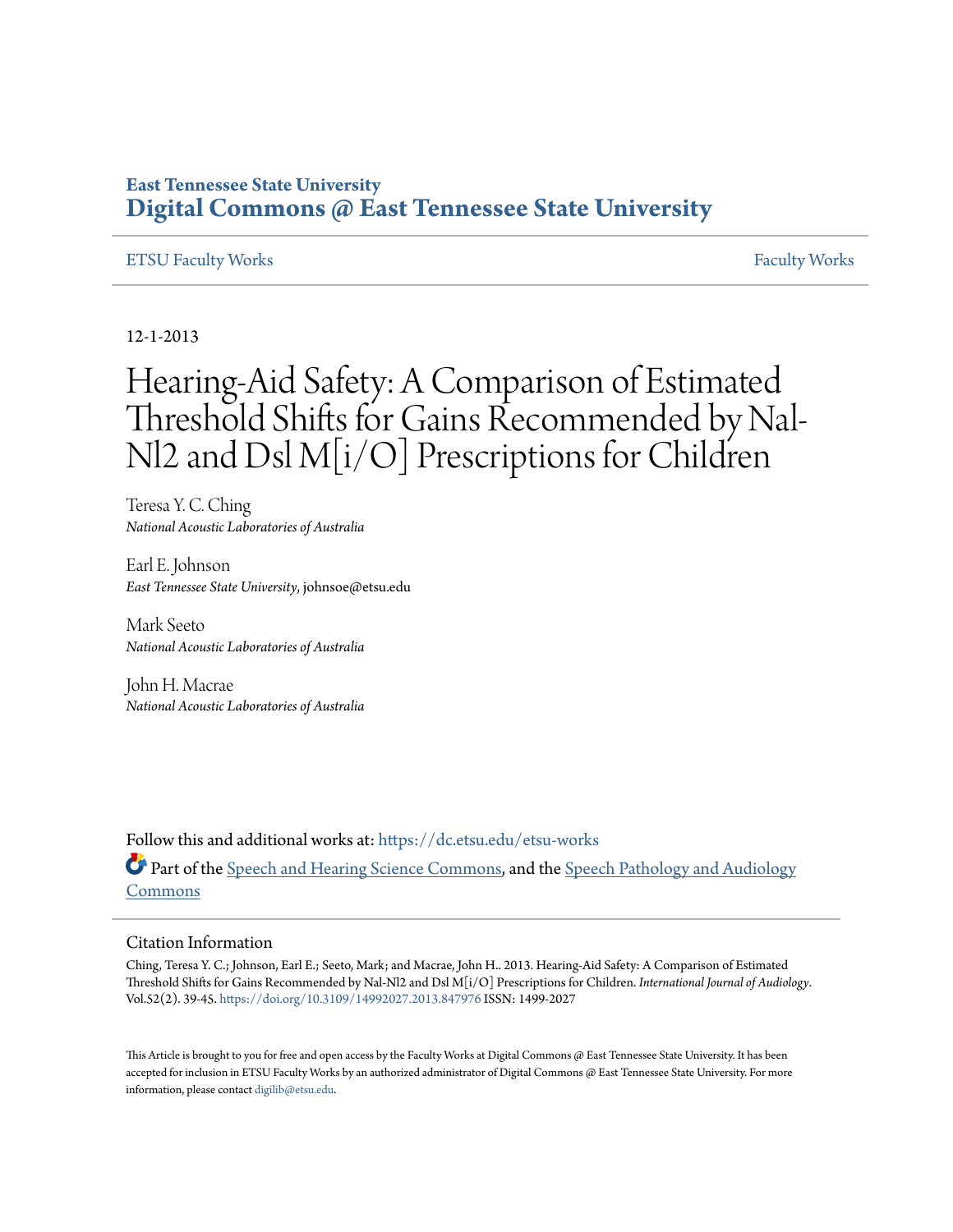# Hearing-Aid Safety: A Comparison of Estimated Threshold Shifts for Gains Recommended by Nal-Nl2 and Dsl M[i/O] Prescriptions for Children

#### **Copyright Statement**

This document is an author manuscript from [PMC.](https://www.ncbi.nlm.nih.gov/pmc/articles/PMC3876025/) The publisher's final edited version of this article is available at *[International Journal of Audiology](https://doi.org/10.3109/14992027.2013.847976)*.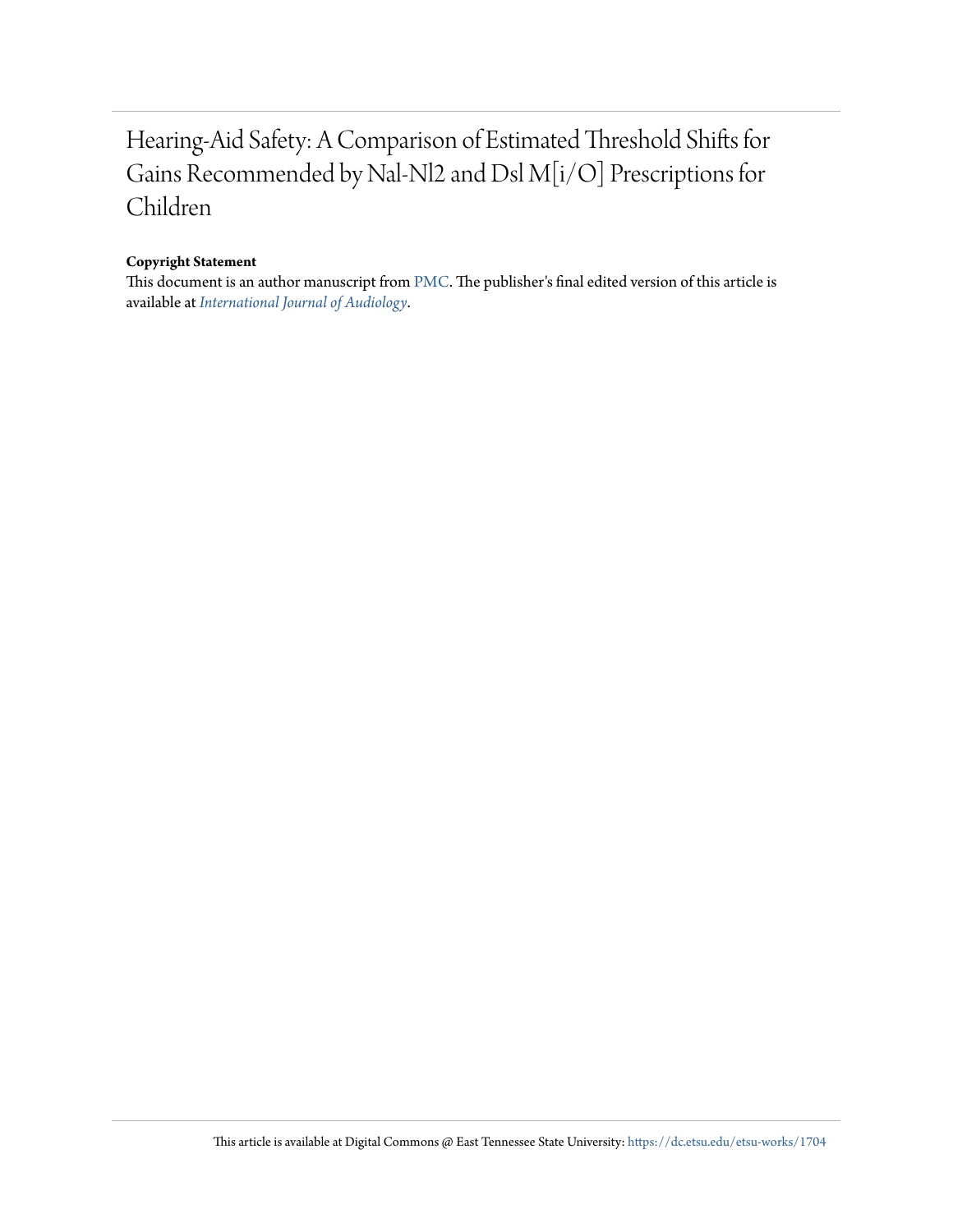

# NIH Public Access

**Author Manuscript**

*Int J Audiol*. Author manuscript; available in PMC 2014 December 01.

Published in final edited form as:

*Int J Audiol*. 2013 December ; 52(0 2): . doi:10.3109/14992027.2013.847976.

# **Hearing aid safety: a comparison of estimated threshold shifts for gains recommended by NAL-NL2 and DSLm[i/o] prescriptions for children**

**Teresa Y.C. Ching**1,2, **Earl E. Johnson**3,4, **Mark Seeto**1,2, and **John Macrae**<sup>1</sup> <sup>1</sup>National Acoustic Laboratories of Australia, Sydney, New South Wales

<sup>2</sup>The HEARing CRC, Australia

<sup>3</sup>James H. Quillen VA Medical Center Mountain Home, Tennessee

<sup>4</sup>Department of Audiology and Speech-Language Pathology East Tennessee State University Johnson City, Tennessee

## **Abstract**

**Objective—**To investigate the predicted threshold shift associated with the use of nonlinear hearing-aids set according to the NAL-NL2 or the DSL m[i/o] prescription for children. For medium and high input levels, we asked: 1) for the same audiograms, how do predicted asymptotic threshold shifts (ATS) differ according to the choice of prescription? 2) How does predicted ATS vary with hearing level for gains prescribed by the two prescriptions?

**Design—**A mathematical model consisting of the Modified Power Law combined with equations for predicting temporary threshold shift (Macrae, 1994b) was used to predict ATS.

**STUDY SAMPLE—**The audiograms of 57 children from a previous study and two hypothetical audiogram shapes were used.

**Results—**For the 57 audiograms, DSL m[i/o] gains for high input levels were associated with increased risk, relative to NAL-NL2. The variation of ATS with hearing level suggests that NAL-NL2 gains became unsafe when hearing  $loss > 90$  dB HL. The gains prescribed by DSL m[ $i$ /o] became unsafe when hearing  $loss > 80$  dB HL at medium input level, and  $> 70$  dB HL at high input level.

**Conclusion—**There is a risk of damage to hearing for children using nonlinear amplification. Vigilant checking for threshold shift is recommended.

### **Keywords**

hearing aid safety; threshold shift; hearing aid prescription; children; NAL-NL2; DSLm[i/o]

*Corresponding author:* Earl E. Johnson Mountain Home VA Medical Center PO Box 4000 Audiology-126 Mountain Home, TN 37684 423-926-1171 x7149 Fax: 423-979-3403 Earl.Johnson@va.gov.

**IJA Supplement:** Optimising Rehabilitation Outcomes for Children with mild to profound hearing loss

Disclaimer: The opinions expressed in this article are those of the authors and do not necessarily represent the official position of the U.S. Department of Veterans Affairs or the United States government or Australian government.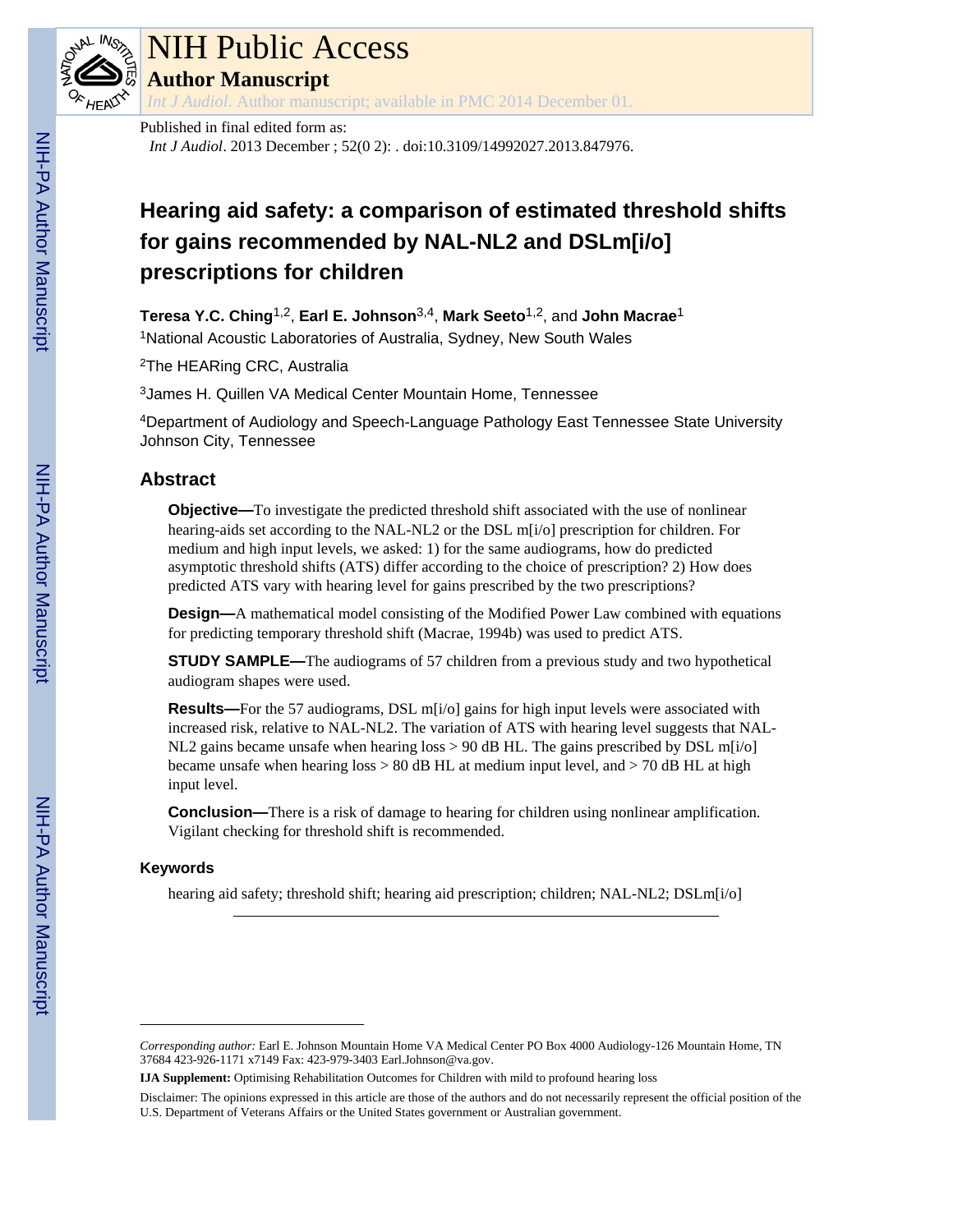#### **Introduction**

The implementation of universal newborn hearing screening has made it possible for early detection of hearing loss and fitting of amplification. Audibility of sounds can be greatly improved with amplification, but the use of a hearing aid can also cause further damage to hearing by exposing the ear to high sound levels (Macrae, 1991). To avoid potential damage to hearing involved in hearing-aid use, the American Academy of Audiology (AAA) Clinical Guidelines for Pediatric Amplification (AAA, 2013) have recommended that hearing aids be set according to 'a validated, pediatric-focused prescriptive formula, and account for the real-ear-to-coupler difference'; and that 'temporary threshold shift (TTS) … be monitored if over-amplification is suspected'.

The AAA recommendations were based on a review of literature, which found 9 case series reports or single case studies. The studies revealed that there is a real risk of threshold shift from excessive amplification (Reilly et al, 1981; Heffernan & Simons, 1979), and that the risk is greater for hearing-aid users with more severe hearing loss (Macrae 1994). Use of hearing-aid gains higher than those recommended by the NAL-RP prescription (Byrne & Dillon, 1986; Byrne et al, 1991) or exposure to high input levels (> 65 dB SPL) or both would result in greater amounts of threshold shifts for users whose hearing thresholds exceed 90 dB HL (Macrae, 1994b). A series of papers by Macrae (1991; 1993; 1994; 1995) demonstrated that a mathematical model can be applied to predict the risk of threshold shifts from hearing-aid use as accurately as it can be measured.

For a certain input level, the TTS for hearing-impaired individuals can be predicted by the Modified Power Law (MPL, Humes & Jesteadt, 1991). The MPL is given by:

$$
T' = 10\log \left[ \left\{ \left( 10^{T/10} \right)^P + \left( 10^{TTS} \right)^{10} \right)^P - 1 \right\}^{1/P} \right] (1)
$$

where T' is the TTS-affected threshold of the impaired ear, T is the initial hearing threshold,  $TTS<sub>n</sub>$  is the temporary threshold shift that would be produced by noise exposure in normal ears, and *p* is 0.2 (Macrae,1994a). The predicted TTS in the impaired ear is the difference, in dB, between the TTS-affected threshold (T') and the initial threshold (T).

On average, any TTS will have reached an asymptotic value (ATS) after 7-8 hours of hearing aid use, even if the noise exposure is fluctuating in level (Mills, 1982). The maximum ATS caused by exposure to an octave band of noise occurs about half an octave above the centre frequency of the band (Mills et al, 1979), and is given by the equation:

$$
ATS=1.7\left[10\log_{10}\left(I_e+I_c\right)/I_c\right], (2)
$$

where  $I_e$  is intensity of the octave band of noise and  $I_c$  is intensity of a critical level. As these critical band levels were determined in the diffuse sound field, Macrae (1994b) noted that estimates of exposure level in hearing-aid use need to be specified at the eardrum by adding the diffuse field to eardrum transfer function (Bentler & Pavlovic, 1992) to the critical levels.

Further, the MPL can be used to determine safety limits for threshold shifts as a function of hearing level (Macrae, 1994b). For the same level of noise exposure, the threshold shift that may occur is greater for ears with normal hearing than for ears with sensorineural impairment (Ward, 1973). For individuals with normal hearing, the safety limit is about 50 dB. The MPL predicts that this safety limit decreases rapidly with increase in hearing loss, and is less than 2 dB for a hearing loss of 100 dB HL. For a mean input level of 61 dB(A)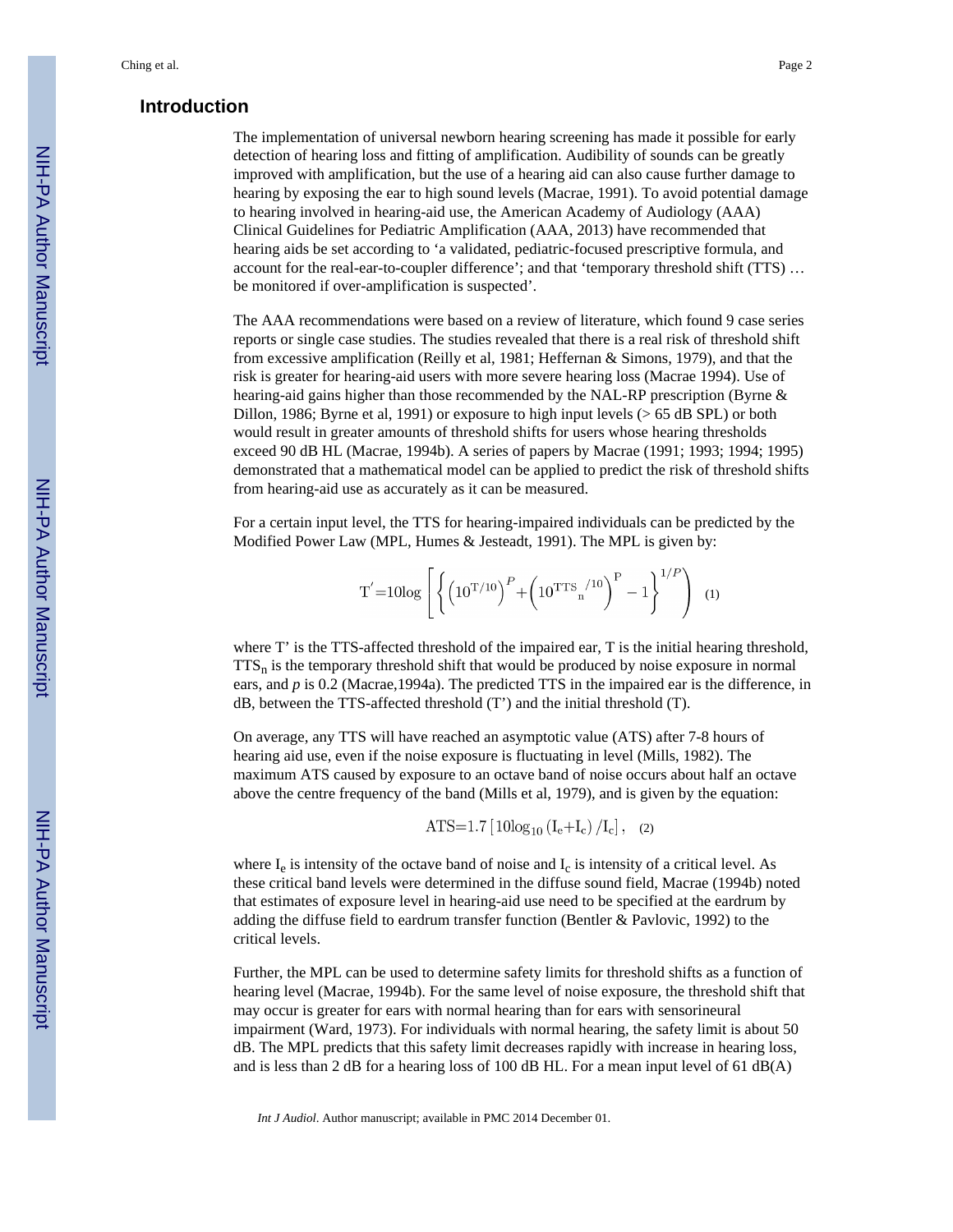SPL, Macrae (1994b) showed that using 15 dB more gain than that recommended by the NAL-RP (Byrne & Dillon, 1986; Byrne et al, 1991) procedure at 1kHz is enough to cause TTS of 3 dB for anyone with initial hearing thresholds of 50 dB HL.

The risk of excessive amplification on children using nonlinear hearing aids is not known, given that published safety calculations have all been performed with linear hearing aids. Whereas recommended gains for medium input level and overall maximum power output for linear amplification may be similar to those for non-linear amplification, the gains for high input level differs between the two because nonlinear amplification typically reduces gain with increase in input level (and increases gain with low input level). The AAA clinical guidelines on pediatric amplification (AAA 2013, p. 21-22) makes the assumption that "Exceeding the safety limit is unlikely when hearing aids are fit to independent prescriptive formulae, when nonlinear signal processing is used, and when the user has hearing levels below the severe to profound range (lower gains are necessary)". Verifying these assumptions is important, given that the two independent prescriptive formulae widely used for fitting hearing aids recommend quite different gain-frequency responses for the same audiograms at the same input level (Ching et al.a, this issue). Over-amplification does harm – each increase in hearing loss requires a corresponding increase in gain to restore audibility, which in turn causes an increase in noise exposure and further loss of hearing.

The level of noise exposure in the ear depends on the output of the hearing aid, which is primarily determined by the input sound level, the gains applied and, if saturation of the hearing aid occurs, the real-ear saturated response. Independent fitting methods that have specific prescriptive formulae for children include the National Acoustic Laboratories NAL-NL2 (Dillon et al, 2011) and the Desired Sensation Level multi-stage input/output algorithm or DSL m[i/o] (Scollie et al, 2005). Ching et al (b, this issue) showed that on average, NAL-NL2 prescribed 10 to 15 dB less gain than DSL m[i/o] for frequencies at or below 2 kHz, but similar gains at 4 kHz for the same audiograms. The same applies for low, medium and high input levels; with greater differences in low-frequency gains for sloping than for flat configurations. The gains prescribed for medium and high input levels are especially relevant to calculations of in-ear noise exposure.

This study adds to existing knowledge by calculating the predicted threshold shifts associated with the use of gains for 65 dB and 80 dB input levels as recommended by the NALNL2 and the DSL m[i/o] prescriptions for children. The primary aim was to calculate the ATS associated with using hearing-aid gains recommended by two prescriptive procedures. In order to relate safety calculations to estimates of speech intelligibility and loudness and measured language development (Ching et al. b, this issue), we used audiograms of children who participated in the randomized controlled study on prescription in the Longitudinal Outcomes of Children with Hearing Impairment (LOCHI) study (Ching et al. a, this issue). The secondary aim was to examine the variation of predicted ATS with hearing loss, using gains recommended by the two prescriptions for medium and high input levels. The calculations were completed separately for a flat and a sloping audiometric configuration, and compared to safety limits.

#### **Methods**

#### **Study 1: Predicted threshold shift for 57 audiograms at medium and high input levels**

This study uses audiometric data from the better ear of 57 children who participated in the LOCHI study (see Figure 1). For each audiogram, the real-ear-aided gain (REAG) targets were derived using standalone software of the respective prescriptions with either measured or age-appropriate real-ear-to-coupler difference values. The target aided gains were added to an input speech spectrum to yield real-ear-aided response (REAR) values in dB SPL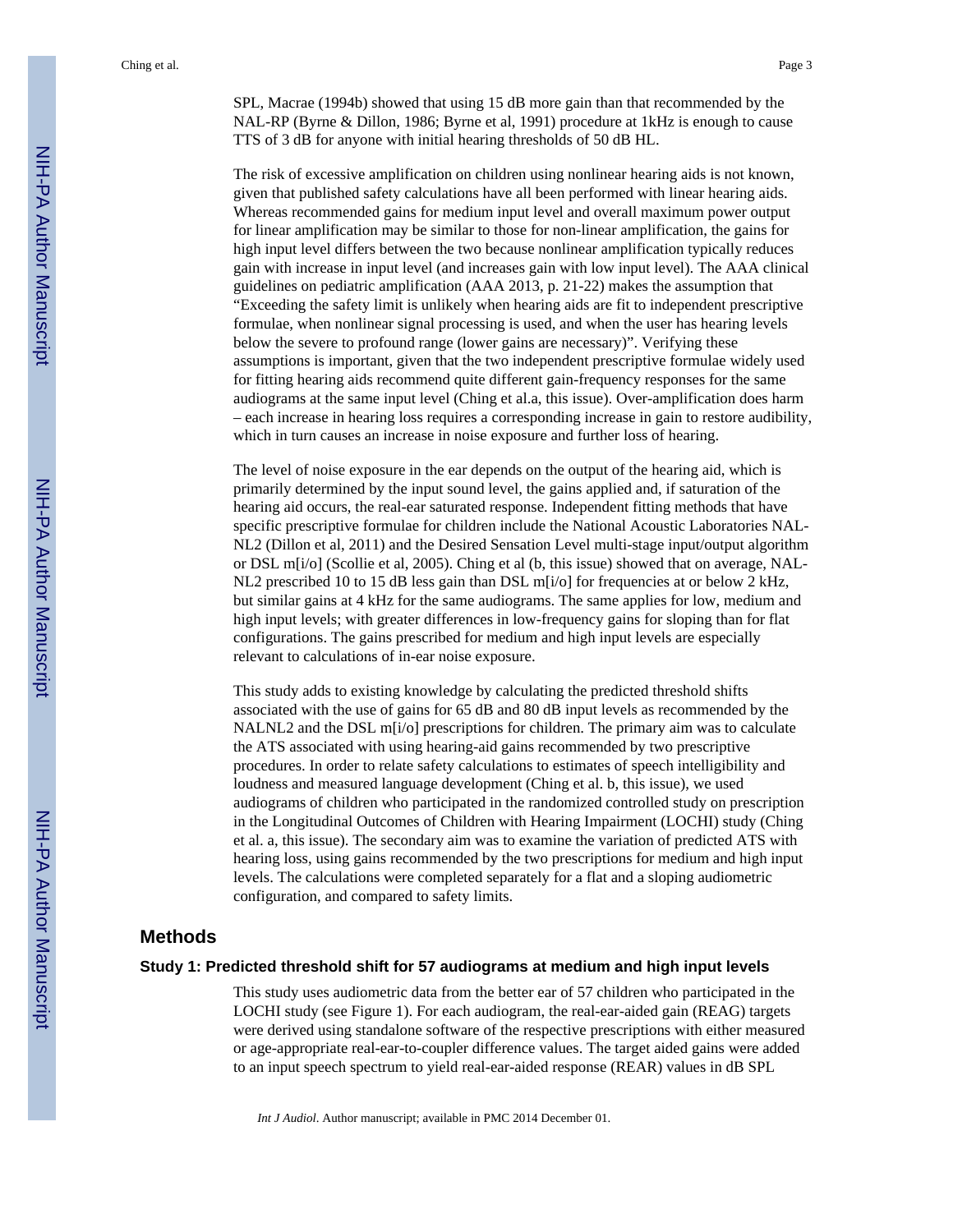(sound pressure level at the eardrum). The input spectrum for 65 dB SPL was the international long-term average speech spectra (ILTASS) of Byrne et al (1994), and the input spectrum for 80 dB SPL was that reported in Scollie (2005). These REAR SPL values were converted to intensity by the transform of  $10^{(dB \text{ SPL}/10)}$  and summed within an octave band for the creation of  $I_e$  for the calculation of ATS. The octave band in-ear critical dB SPL levels of Mills et al (1979) were likewise converted to intensity (I<sub>c</sub>). Frequency-specific ATS values were then referenced in the calculation of T' by applying Equations (1) and (2).

#### **Study 2: Comparing predicted ATS to safety limits for flat and sloping hearing loss**

Two hypothetical audiometric configurations were used (Figure 2). For the flat audiogram, predicted threshold shifts were calculated for hearing levels ranging from 20 dB HL to 110 dB HL in 5 dB steps. For the sloping audiogram, threshold shifts were calculated for lowfrequency thresholds (0.25 to 1 kHz) ranging from 0 dB HL to 70 dB HL in 5 dB steps, while keeping the audiogram shape unchanged. For each audiogram shape and each prescription method, REAG targets were derived using standalone software of the two prescriptions, and threshold shifts were calculated at 0.5, 1, 2 and 4 kHz for input levels of 65 and 80 dB SPL as described above. The calculations were performed using Statistica (version 10.0.1011) and R (version 3.0.0), with the additional R package ggplot2 (version 0.9.3.1).

#### **Results**

#### **Predicted threshold shift for 57 audiograms at medium and high input levels**

Figure 3 shows the mean threshold shift calculated for the DSL m[i/o] and NAL-NL2 target gains for 57 audiograms at input levels of 65 dB and 80 dB SPL. An ANOVA with threshold shift as dependent variables, prescription, frequency (0.75, 1.5, 3, 6 kHz) and input level (65 vs 80 dB) as repeated measures was conducted. The main effect of prescription was significant ( $F(1,56) = 249.9$ ,  $p < 0.0001$ ). There was significant main effect of frequency (F(1,56) = 68.7, p < 0.0001) and input level (F(1,56) = 1933.8, p < 0.0001). There was significant interaction between prescription and input level ( $F(1,56) = 440.5$ , p < 0.0001). There was also significant interaction between prescription and frequency ( $p <$ 0.0001), and significant interaction among prescription, frequency and input level (F(3,168)  $= 27.4$ , p < 0.0001).

#### **Comparing predicted ATS to safety limits for flat and sloping hearing loss**

Figures 4 and 5 present the predicted ATS at 0.5, 1, 2 and 4 kHz for gains prescribed by NAL NL2 and DSL m[i/o] for medium (65 dB) and high (80 dB) input levels. Figure 4 shows calculations based on a flat audiometric configuration, and Figure 5 shows calculations based on a sloping audiometric configuration. In each figure, the safety limit curves are shown with predicted ATS, as a function of hearing level.

For flat audiograms, predicted gains prescribed by NAL-NL2 became unsafe when hearing loss exceeds 90 dB HL, for both medium and high input levels. On the other hand, predicted threshold shift became unsafe when hearing loss exceeded 80 dB HL in the low frequencies  $(0.5$  and 1 kHz) and 90 dB HL in the high frequencies  $(2 \text{ and } 4 \text{ kHz})$  when gains recommended by DSL m[i/o] for medium input levels were used. For high input levels and gains prescribed by DSL m[i/o], predicted threshold shift became unsafe when hearing loss exceeded 70 dB HL.

For sloping audiograms, predicted ATS associated with the use of gains for medium input levels recommended by both prescriptions remain within safety limits for hearing loss <90 dB HL. The same applies for gains prescribed by NAL-NL2 for high input levels. However,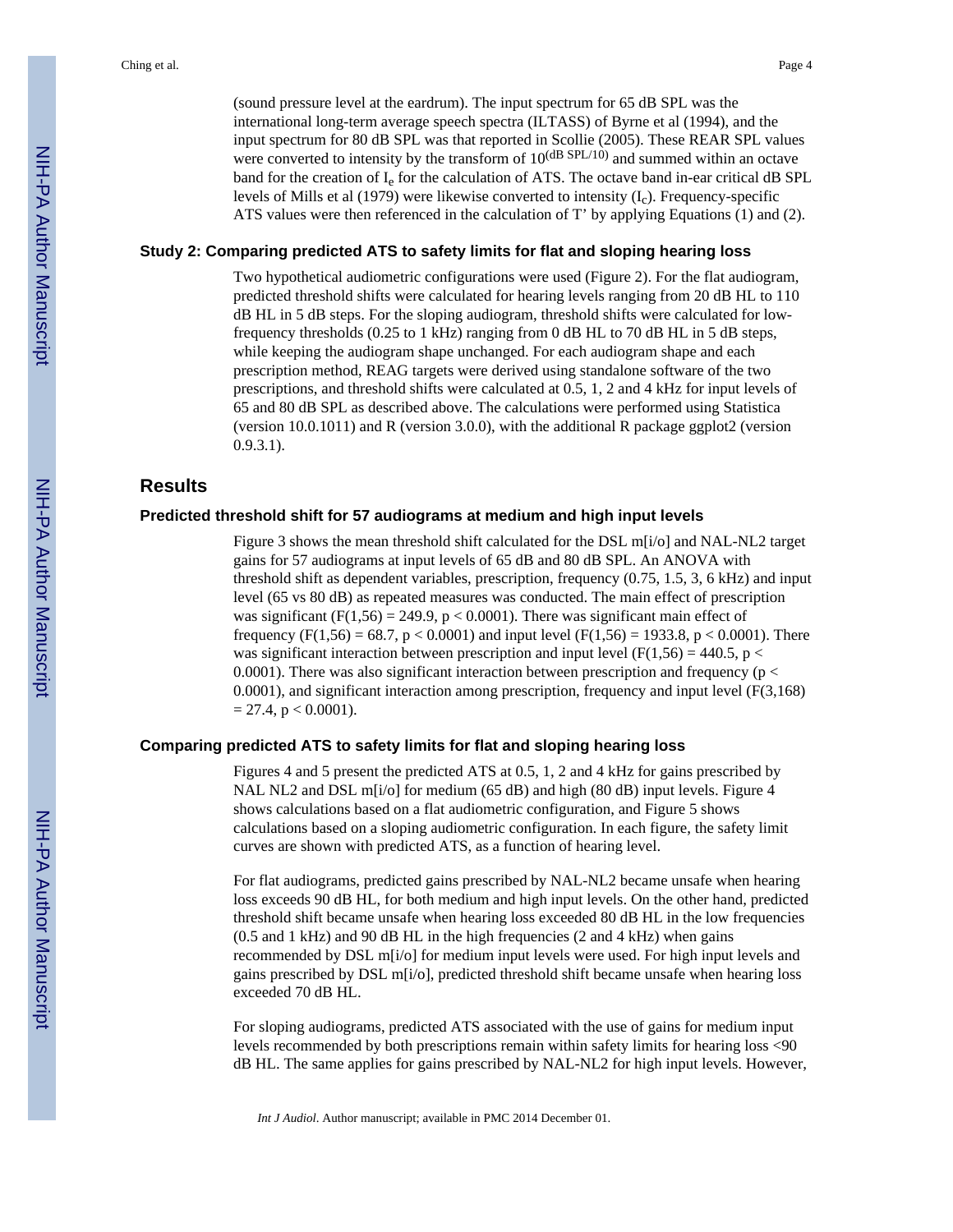gains for high input levels prescribed by DSL m[i/o] became unsafe when hearing loss is greater than 70 dB HL.

#### **Discussion**

For the same set of 57 audiograms, the predicted threshold shift for gains recommended by the DSL m[i/o] and NAL-NL2 for medium input level (65 dB) was within 1 dB across frequencies. However, the predicted threshold shift increased at 80 dB input level, and considerably more so for gains prescribed by DSL m[i/o] than by NAL-NL2 (see Figure 2). In line with these findings, the predicted speech intelligibility that allowed for hearing loss desensitization was effectively the same between the two prescriptions for medium and high input levels; but estimated loudness was significantly greater for DSL m[i/o] than for NAL-NL2 (see Ching et al., this issue). It is noteworthy that the choice of prescriptions for the same children was not associated with differences in language development, speech production or functional real-world performance evaluated at 3 years of age (see Ching et al, this issue).

The predicted ATS associated with high input level suggests that there is a real risk of noiseinduced hearing loss for young children even when they use nonlinear amplification at the gain levels recommended by the prescriptions. Previous observations on acoustic environments experienced by school-aged children in Canada indicated median sound levels of about 60 to 72 dB Leq(dBA) across different educational settings, with higher levels recorded for the younger age group (Crukley et al, 2011). As 5-year-olds are likely to be in listening situations that are different from those of school-aged children, we monitored the real-world acoustic environments of three 5-year-old children in Australia. We gathered data from a personal dosimeter worn by each child over two days, each for a period of 7 hrs or longer. The dosimeters used were CEL-350 dBadge Personal Sound Exposure meters marketed by Casella-CEL (Bedford, UK), calibrated using a CEL-110 Acoustic Calibrator. These dosimeters sampled A-weighted noise levels over the frequency range of 30 to 12,000 Hz, and calculated equivalent continuous level (Leq) between 65 and 140 dBA in oneminute intervals. The data were downloaded using supplied software with International Standards Organization protocols (ISO 1999 1990). The median Leq was 83.8 dBA (interquartile range: 82.4 to 87. 7). The levels were higher than those reported by Crukley et al (2011), but consistent with that reported by Macrae (1995). As young children are often in listening situations of high sound levels, it is important to examine the degree of hearing loss at which predicted ATS may exceed safety limits.

The systematic variation of predicted threshold shift with hearing level is shown in Figure 4 for a flat audiometric configuration; and in Figure 5 for a sloping audiometric configuration. Figure 4 shows that ATS, and therefore temporary threshold shift, is unlikely to exceed safety limits for children with hearing loss of 90 dB HL using hearing-aid gains recommended by NAL-NL2; for medium as well as high input levels. When hearing loss exceeds 60 dB HL, small amounts of ATS can be expected to occur during hearing-aid use, but these amounts are safe for hearing thresholds up to about 90 dB HL. Our findings on medium input levels are consistent with those reported by Macrae (1991; 1994a; 1994b) for linear amplification. This study extended previous data by providing information on predicted threshold shifts associated with high input level for hearing aids that have widedynamic-range-compression capabilities. When nonlinear hearing aids are used in an environment with high sound levels (80 dB SPL), ATS becomes unsafe for hearing thresholds greater than 90 dB HL for gains prescribed by NAL-NL2. With provision of audibility for this degree of hearing loss comes with an unavoidable risk of damage to hearing. It appears that the amplification recommended by the NAL-NL2 prescription for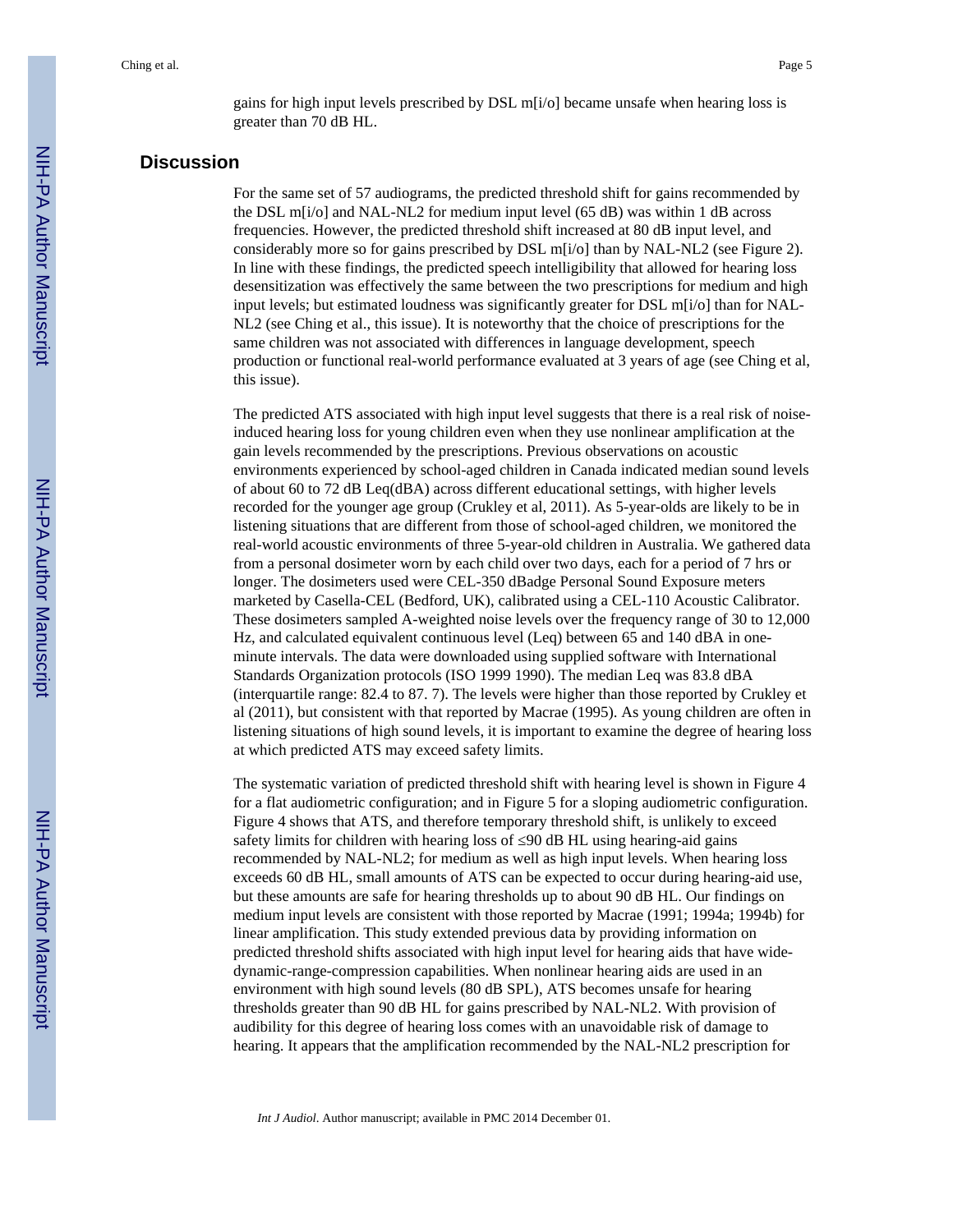children with profound hearing loss is inherently unsafe and will result in permanent threshold shift.

Figures 4 and 5 also show predicted ATS when gains recommended by DSL m[i/o] are used. For hearing aid-use in medium sound levels, ATS occurs for hearing thresholds greater than about 40 dB HL, and becomes unsafe for hearing loss greater than 80 dB HL at 0.5 and 1 kHz or 90 dB HL at 2 and 4 kHz. For hearing-aid use in high ambient sound levels, ATS exceeds safety limits for hearing thresholds greater than about 70 dB HL. Input levels of 80 dB are sufficient to cause predicted threshold shifts of 5 dB or more for children with hearing loss of 75 dB HL using gains recommended by DSL m[i/o]. Similar conclusions can be drawn for both flat and sloping audiogram configurations.

The present findings suggest that predicted ATS exceeds safety limits at lesser hearing loss when gains prescribed by the DSL m[i/o] rather than NAL-NL2 are used, especially in environments with high sound levels. The occurrence of temporary threshold shift reduces speech reception ability of the individual child, and regular occurrence of threshold shift that exceeds the safety limit is likely to result in permanent threshold shift. With each increase in threshold is an increase in gain and likely increase in noise exposure over the lifetime of hearing aid use by a child diagnosed with hearing loss early in life.

#### **Clinical Implications**

Clinicians need to provide advice about noise-induced hearing loss to parents of young children and older children who use nonlinear amplification. Relevant advice may include the potential effect of using gains higher than those recommended, using amplification in environments with high sound levels, and using hearing protection when the child will be in noisy environments for extended periods of time.

The present calculations of ATS as a function of hearing loss may be used as a guide for alerting clinicians to potential risks; and the AAA recommendation of monitoring temporary threshold shift should be studiously observed if excessive amplification is suspected. Assessments of hearing thresholds of young children need to consider the smaller but growing external ear canal status by using individualized RECD (Bagatto et al, 2005). Typically, temporary threshold shift can be checked by measuring hearing thresholds after about 12 hours without a hearing aid in the test ear and then after 8 hours of hearing-aid use. Gains for high input levels need to be reduced if TTS occurs. For hearing loss exceeding 90 dB HL, predicted ATS will occur irrespective of whether NAL-NL2 or DSL m[i/o] prescription was used, for both medium and high input levels. Coupled with the ineffectiveness of the audible signal for speech intelligibility for this degree of loss (Ching et al, 2011; Ching et al, 2001), the findings suggest that cochlear implantation is likely to be more useful than acoustic amplification.

#### **Conclusion**

In conclusion, the modeling approach adopted for estimating threshold shifts from hearingaid use indicates that for medium input levels, predicted ATS does not exceed safety limits until hearing loss is greater than 90 dB HL, for both NAL-NL2 and DSL m[i/o] prescribed gains. For high input levels, however, predicted ATS exceeds safety limits when hearing loss is greater than 70 dB HL and gains recommended by DSL m[i/o] are used, and when hearing loss is greater than 90 dB HL when gains recommended by NAL-NL2 are used.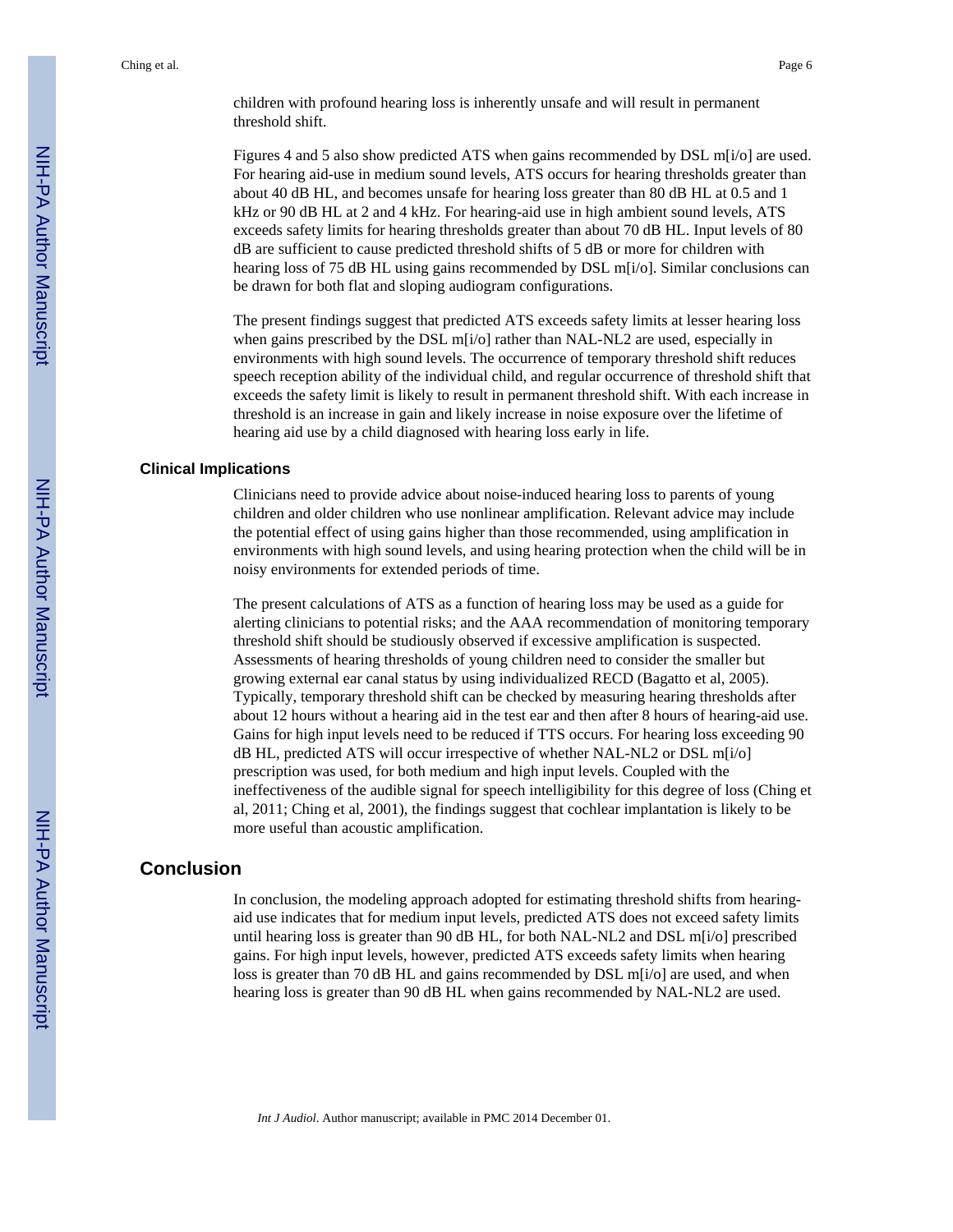#### **Acknowledgments**

The project described was supported by Award Number R01DC008080 from the National Institute On Deafness And Other Communication Disorders. The content is solely the responsibility of the authors and does not necessarily represent the official views of the National Institute On Deafness And Other Communication Disorders or the National Institutes of Health.

We also acknowledge the financial support of the Commonwealth of Australia through the establishment of the HEARing CRC and the Cooperative Research Centres Program.

This manuscript was supported by a Career Development Award-1 to the second author by the U.S.A. Department of Veterans Affairs Rehabilitation Research and Development Office.

### **Abbreviations**

| <b>AAA</b>           | American Academy of Audiology                                                                                         |
|----------------------|-----------------------------------------------------------------------------------------------------------------------|
| <b>ATS</b>           | asymptotic threshold shift                                                                                            |
| dB HL                | Decibel Hearing Level                                                                                                 |
| dB SPL               | Decibel Sound Pressure Level                                                                                          |
| $DSL \text{ m}[i/o]$ | Desired Sensation Level Multi-stage Input-Output Algorithm                                                            |
| <b>ILTASS</b>        | International Long-Term Average Speech Spectrum                                                                       |
| <b>LOCHI</b>         | Longitudinal Outcomes of Children with Hearing Impairment study                                                       |
| <b>NAL</b>           | National Acoustic Laboratories                                                                                        |
| <b>NAL-RP</b>        | National Acoustic Laboratories' revised for profound hearing loss hearing<br>aid prescription for linear hearing aids |
| <b>NAL-NL2</b>       | National Acoustic Laboratories' hearing aid prescription for non-linear<br>hearing aids, version 2                    |
| <b>PTS</b>           | Permanent Threshold Shift                                                                                             |
| <b>RECD</b>          | Real-ear-to-coupler difference                                                                                        |
| <b>TTS</b>           | <b>Temporary Threshold Shift</b>                                                                                      |

#### **References**

AAA. American Academy of Audiology Clinical Guidelines: Paediatric Amplification. 2013. [www.audiology.org](http://www.audiology.org)

- Bagatto MP, Moodie S, Scollie S, Seewald R, Pumford J, Liu KP, et al. Clinical protocols for hearing instrument fitting in the Desired Sensation Level method. Trends Amplif. 2005; 9(4):199–226. [PubMed: 16424946]
- Bentler RA, Pavlovic CV. Addendum to "Transfer functions and correction factors used in hearing aid evaluation and research.". Ear Hear. 1992; 7:284–286. [PubMed: 1397773]
- Byrne D, Dillon H. The National Acoustic Laboratories' (NAL) new procedure for selecting the gain and frequency response of a hearing aids. Ear Hear. 1986; 7:257–265. [PubMed: 3743918]
- Byrne, D.; Parkinson, A.; Newall, P. Modified hearing aid selection procedures for severe/profound hearing losses. In: Studebaker, GA.; Bess, FH.; Beck, LB., editors. The Vanderbilt Hearing Aid Report II. York Press; Timonium, MD: 1991. p. 295-300.

Byrne D, Dillon H, Tran K, Arlinger S, Wilbraham K, Cox R, Hagerman B, Hetu R, Kei J, Lui C, Kiessling J, Kotby MN, Nasser NHA, El Kholy WAH, Nakanishi Y, Oyer H, Powell R, Stehpens D, Meredith R, Sirimanna T, Tavartkiladze G, Frolenkov GI, Westerman S, Ludvigsen C. An international comparison of long-term average speech spectra. J Acoust Soc A. 1994; 96:2108– 2120.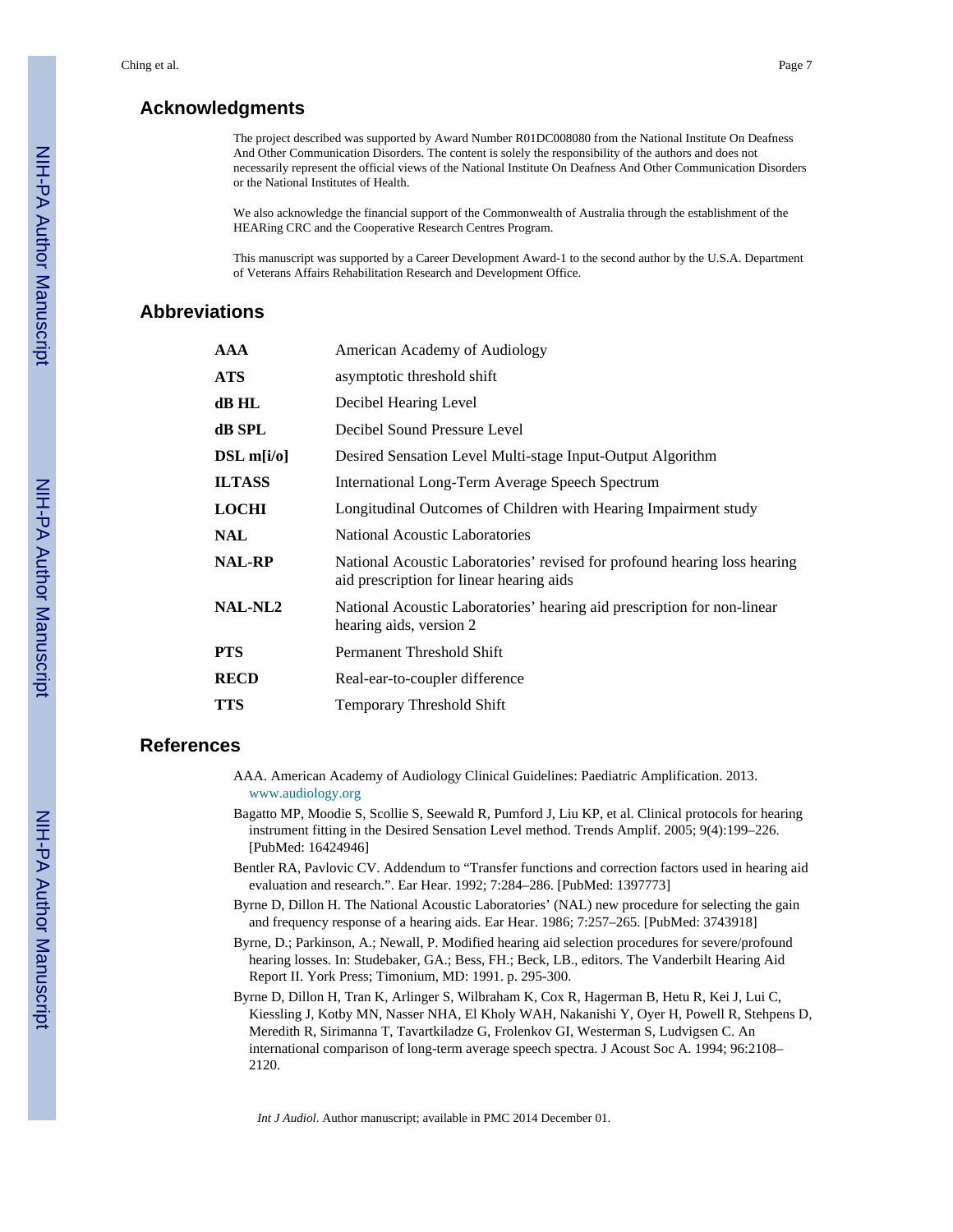- Ching TYC, Dillon H, Katsch R, Byrne D. Maximizing effective audibility in hearing aid fitting. Ear Hear. 2001; 22(3):212–224. [PubMed: 11409857]
- Ching, TYC.; Dillon, H.; Lockhart, F.; van Wanrooy, E.; Flax, M. Audibility and speech intelligibility revisited: implications for amplification. In: Dau, T.; Dalsgaard, JC.; Jepsen, ML.; Poulsen, T., editors. International Symposium on Auditory and Audiological Research. The Danavox Jubilee Foundation; Denmark: 2011. p. 11-20.
- Ching TYC, Dillon H, Hou S, Zhang V, Day J, et al. A randomized controlled comparison of NAL and DSL prescriptions for children: hearing aid characteristics and performance outcomes at 3 years of age. Int J Audiol. (this issue, a.).
- Ching TYC, Johnson EE, Hou S, Dillon H, Zhang V, Burns L, Van Buynder P, Wong A, Flynn C. A comparison of NAL and DSL prescriptive methods for paediatric hearing aid fittings: Estimates of loudness and speech intelligibility. Int J Audiol. (this issue, b.).
- Clark WW. Recent studies of temporary threshold shift (TTS) and permanent threshold shift (PTS) in animals. J Acoust Soc Am. 1991; 90:155–163. [PubMed: 1880283]
- Crukley J, Scollie S, Parsa V. An exploration of non-quiet listening at school. J Ednl Audiol. 2011; 17:23–35.
- Dillon, H. Hearing Aids. Boomerang Press; Sydney, Australia: 2001.
- Dillon H, Keidser G, Ching TYC, Flax M, Brewer S. The NAL-NL2 prescription procedure. Phonak Focus. 2011; 40:1–10.
- Heffernan HP, Simons MR. Temporary increase in sensorineural hearing loss with hearing aid use. Annals of Otology, Rhinology & Laryngology. 1979; 88(1 Pt.1):86–91.
- Humes LE, Jesteadt W. Modeling the interactions between noise exposure and other variables. J Acoust Soc Am. 1991; 90:182–188. [PubMed: 1880287]
- Johnson EE, Dillon H. A comparison of gain for adults from generic hearing aid prescriptive methods: Impacts on predicted loudness, frequency bandwidth, and speech intelligibility. J Amer Acad Audiol. 2011; 22:441–459. [PubMed: 21993050]
- Macrae JH. Prediction of temporary threshold shift due to hearing aid use. Aust J Audiol. 1990; 12:33– 43.
- Macrae JH. Permanent threshold shift associated with overamplification by hearing aids. J Speech Hear Res. 1991; 34:403–414. [PubMed: 2046365]
- Macrae JH. Temporary threshold shift caused by hearing aid use. J Speech Hear Res. 1993; 36:365– 372. [PubMed: 8487528]
- Macrae JH. An investigation of temporary threshold shift caused by hearing aid use. J Speech Hear Res. 1994a; 37:227–237. [PubMed: 8170126]
- Macrae JH. Prediction of asymptotic threshold shift caused by hearing aid use. J Speech Hear Res. 1994b; 37:1450–1458. [PubMed: 7877300]
- Macrae JH. Temporary and permanent threshold shift caused by hearing aid use. J Speech Hear Res. 1995; 38:949–959. [PubMed: 7474985]
- Mills, JH. Effects of noise on auditory sensitivity, psychophysical tuning curves, and suppression. In: Hamernik, RP.; Henderson, D.; Salvi, R., editors. New perspectives in noise-induced hearing loss. Raven Press; New York: 1982. p. 249-263.
- Mills JH, Adkins WY, Gilbert RM. Temporary threshold shifts in humans exposed to octave bands of noise for 16-24 hours. J Acoust Soc A. 1979; 65:1238–1248.
- Reilly KM, Owens E, Uken D, McClatchie AC, Clarke R. Progressive hearing loss in children: hearing aids and other factors. Journal of Speech and Hearing Disorders. 1981; 46:328–334. [PubMed: 7278181]
- Scollie S, Seewald R, Cornelisse L, Moodie S, Bagatto M, Laurnagaray D, Beaulac S, Pumford J. The desired sensation level multistage input/output algorithm. Trends Amplif. 2005; 9:159–197. [PubMed: 16424945]
- Ward, WD. Adaptation and fatigue. In: Jerger, J., editor. Modern developments in audiology. 2nd ed. Academic Press; New York: 1973. p. 301-344.
- Ward WD, Glorig A, Sklar D. Temporary threshold shift from octave-band noise: Applications to damage-risk criteria. J Acoust Soc A. 1959; 31:522–528.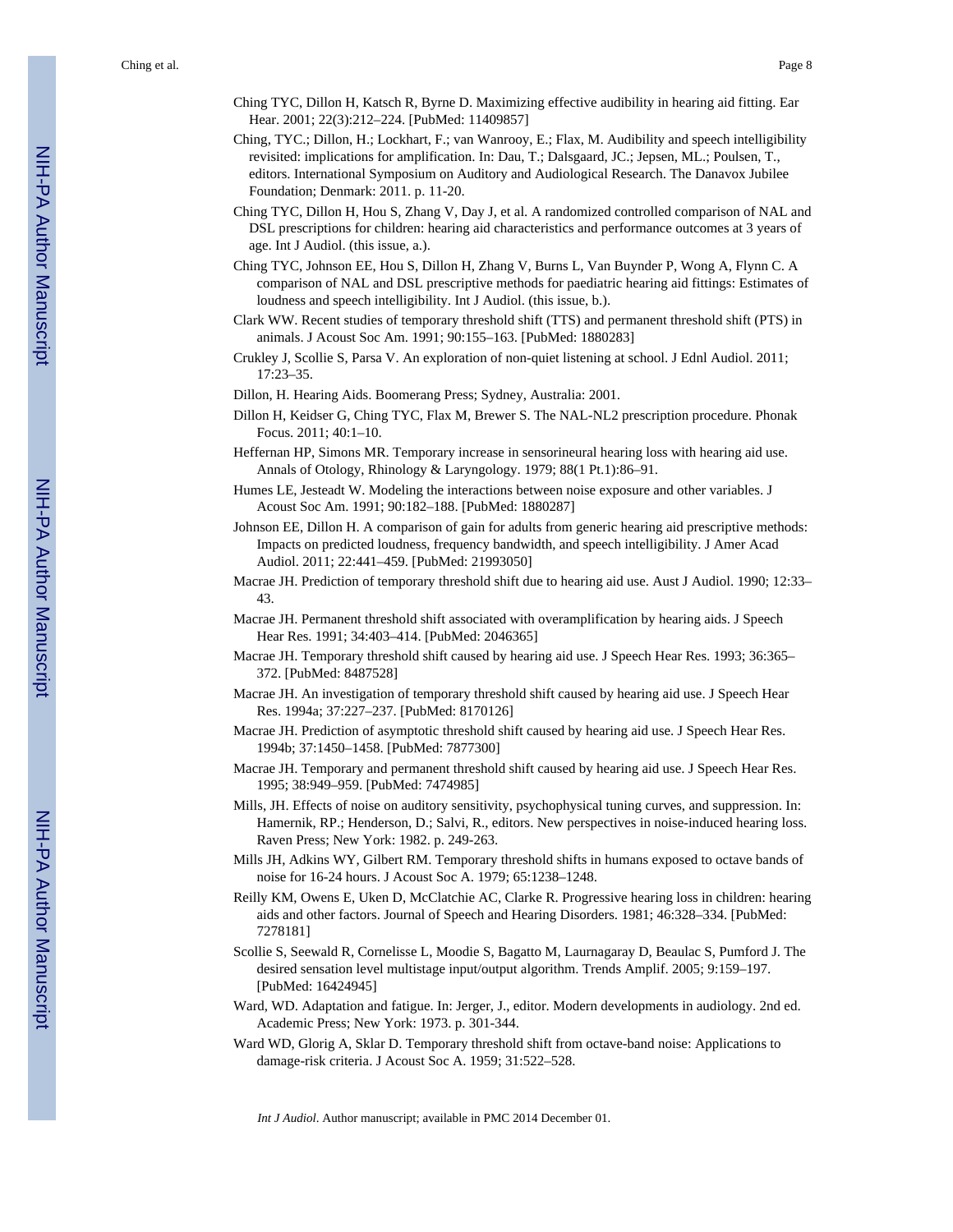

#### **Figure 1.**

Fifty-seven audiograms of the better ear of children who participated in the longitudinal outcomes of children with hearing impairment (LOCHI) study.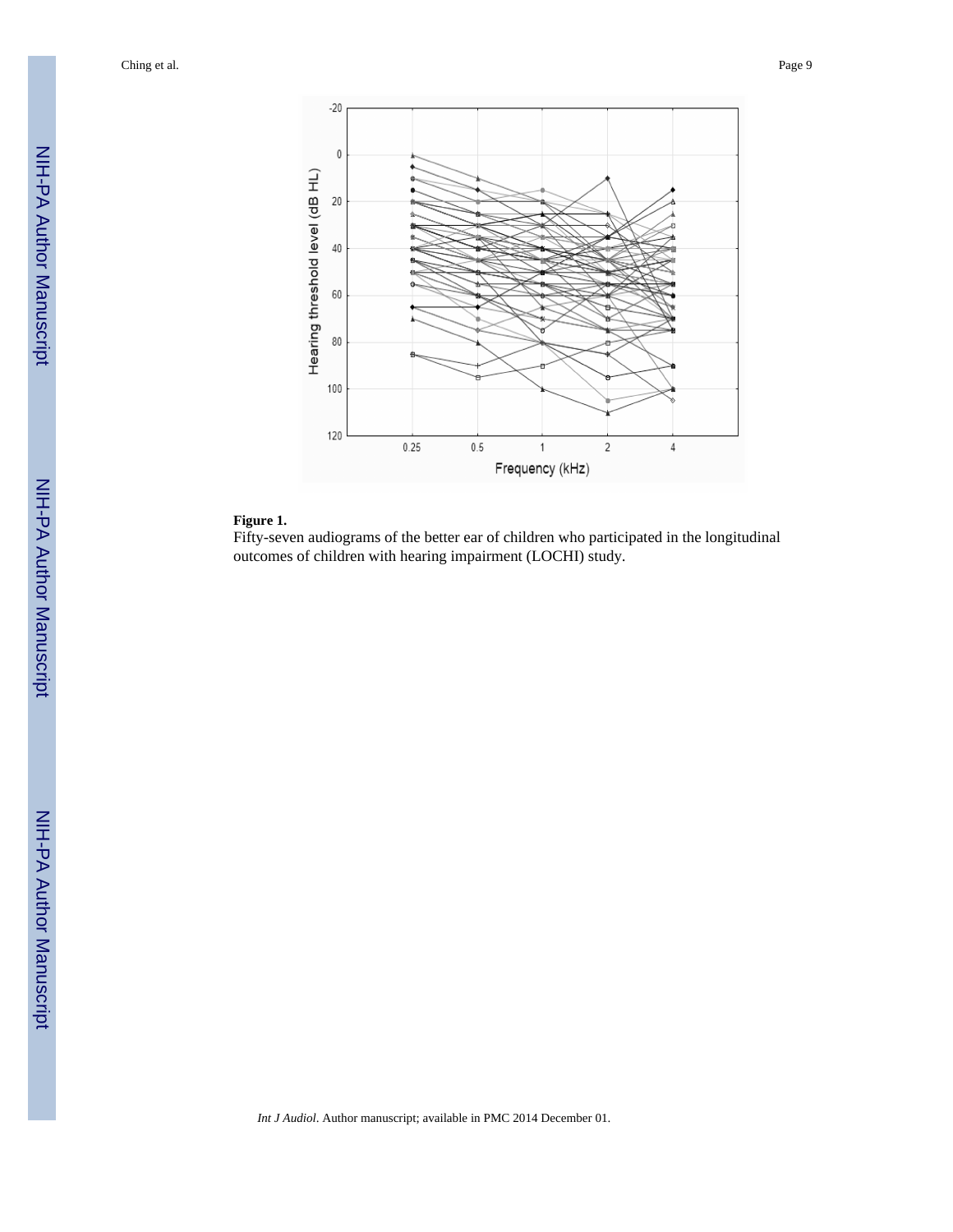

#### **Figure 2.**

Predicted threshold shift as a function of frequency. The left panel shows calculations based on gains prescribed by NAL-NL2, the right panel shows calculations based on gains prescribed by DSL m[i/o]. Filled symbols depict threshold shifts for 65 dB input, open symbols depict threshold shifts for 80 dB input. Vertical bars indicate 95% confidence intervals.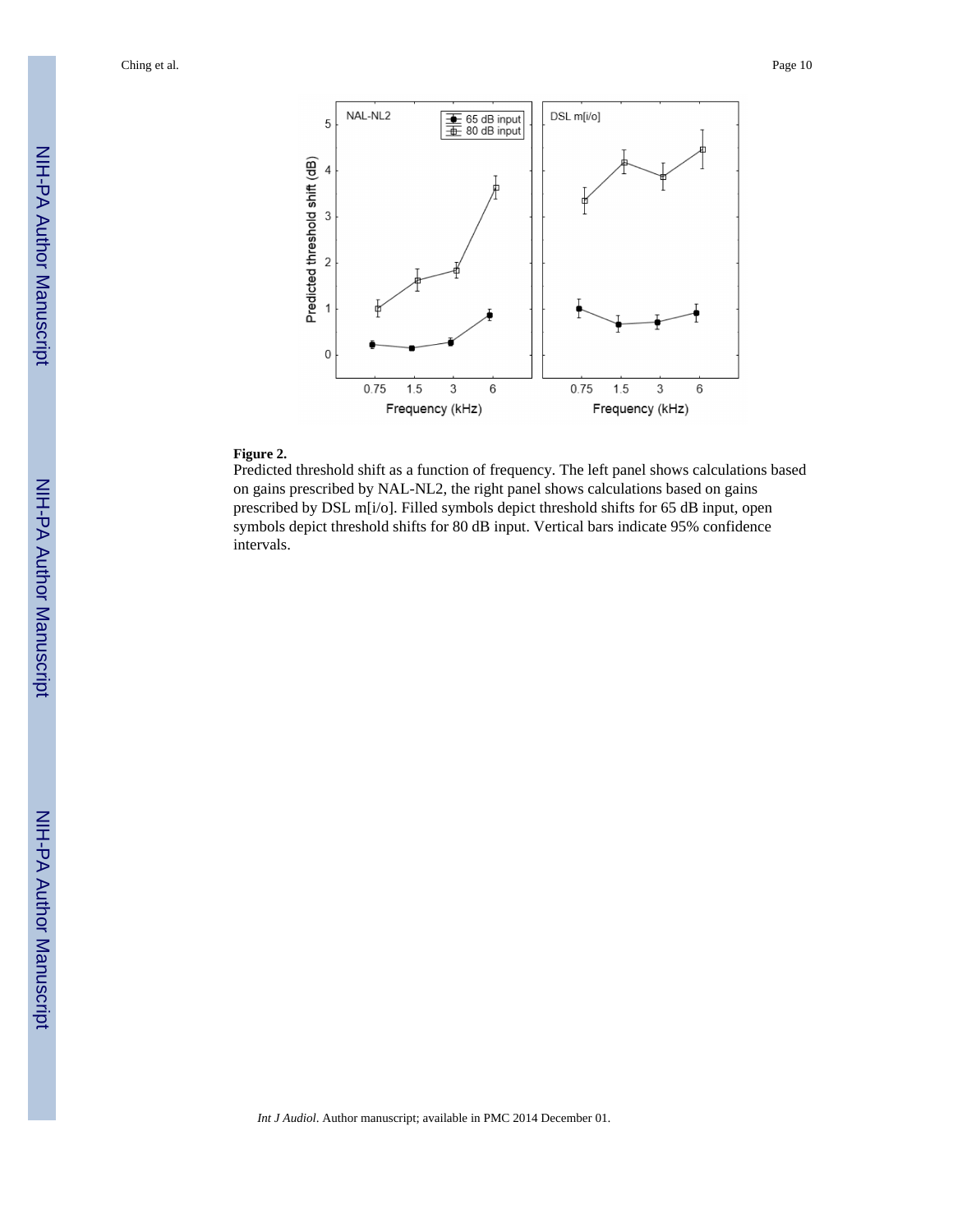

#### **Figure 3.**

A hypothetical flat (left) and a sloping (right) audiogram configuration used for calculations.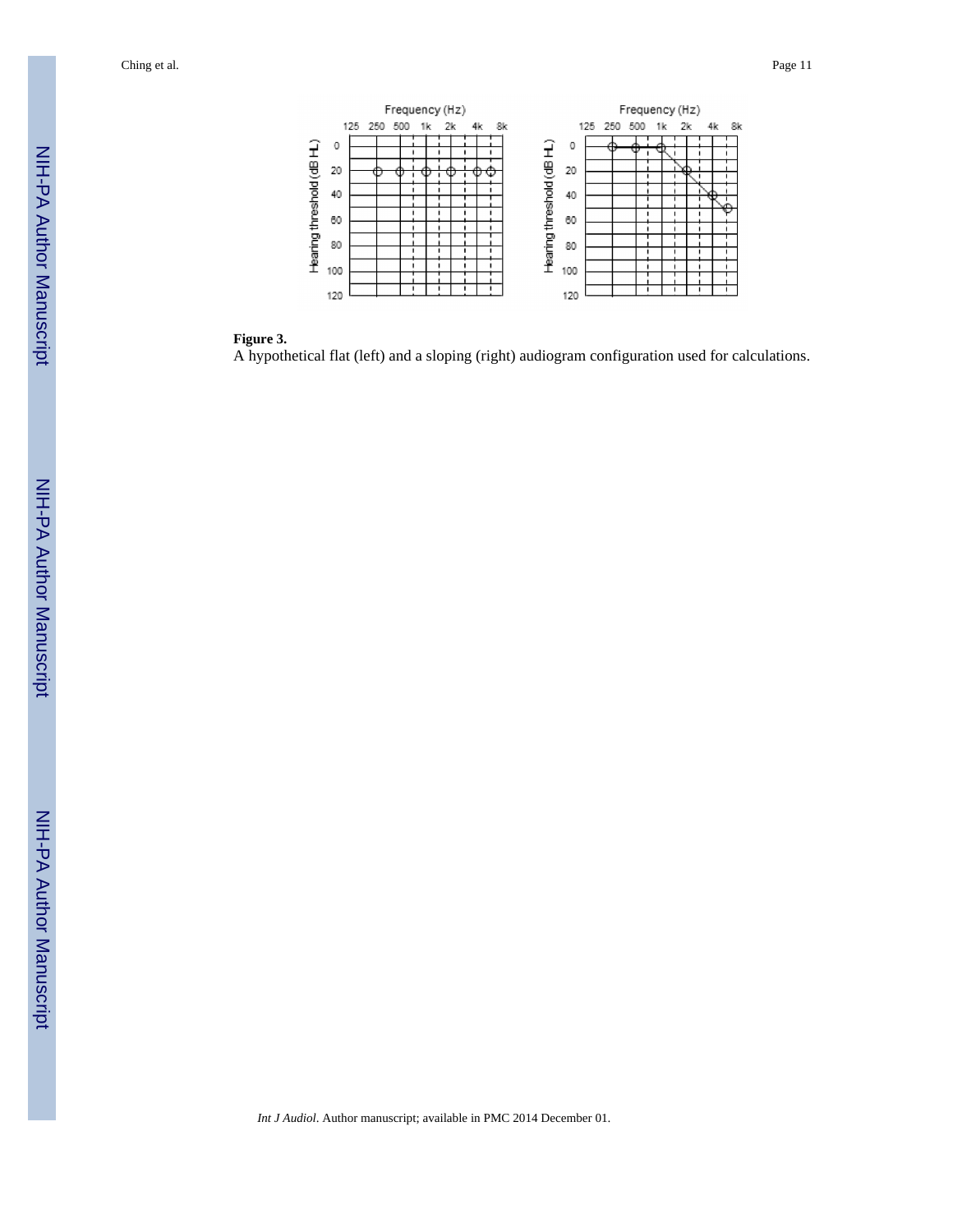

#### **Figure 4.**

Predicted threshold shift as a function of hearing level for a flat audiogram. The top panels depict findings for 65 dB input, the bottom panels for 80 dB input. Solid curves depict threshold shift associated with gains prescribed by NAL-NL2; broken curves depict threshold shift associated with gains prescribed by DSL m[i/o] (DSL 5.0). Safety limits are represented by dotted lines.